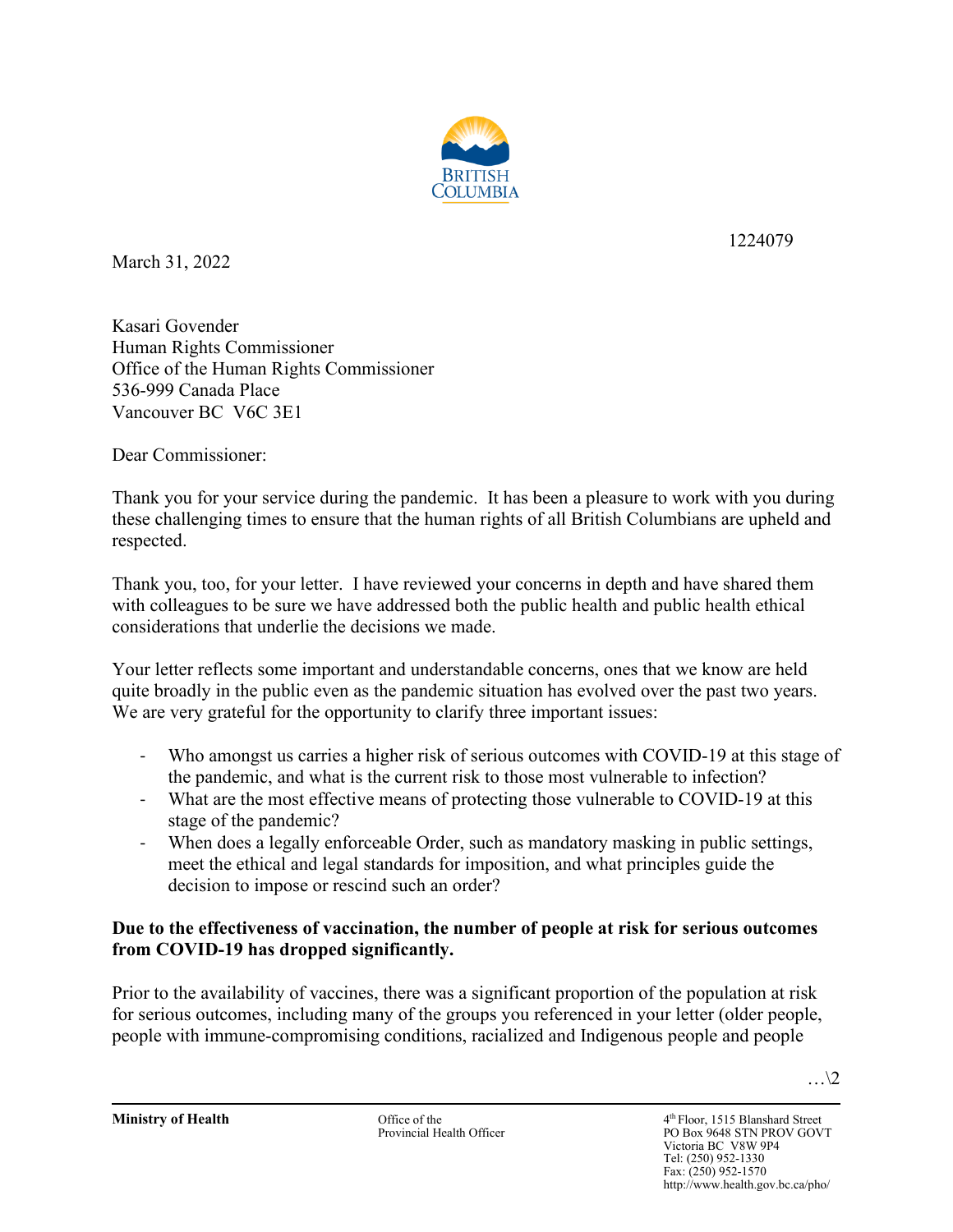living in low-income communities). Now that BC has achieved an exceptionally high vaccination rate, the majority of those previously at risk for serious outcomes are protected through vaccination.

As you reference in your letter, and as we have heard as well, there are many people in the province who believe they remain at very high risk of serious COVID-19 outcomes due to their underlying medical conditions. We continue to follow the data very carefully on who is more severely affected, ends up needing hospital care or is dying from COVID-19. Thankfully the data tell us the risk is no longer elevated in most people, even in people with underlying medical conditions, who are fully vaccinated. The leading risk factor for serious outcomes continues to be older age (see Appendix 1), and some very specific severe immune compromising conditions that do not respond well to the vaccines (specifically people who have or have had haematologic malignancies, people being treated for melanoma, people who have had a solid organ transplant and people with chronic renal failure requiring hemodialysis). All other underlying medical conditions present significantly lower risk in people who have the protection that vaccines provide<sub>[1](#page-1-0)</sub>. At this stage of the pandemic, even amongst the frailest elderly populations in long term care facilities, most vaccinated residents with COVID-19 experience mild symptoms.

Overall, the rates of COVID-19 hospitalization and death remain low and stable (Appendix 2). The exception is among unvaccinated individuals at any age where the rates remain disproportionately high (Appendix 3). These findings demonstrate the importance of vaccination as the most effective intervention to protect individuals from serious outcomes<sub>[2.](#page-1-1)</sub> We will continue to carefully monitor the protection provided by each dose of vaccine and will provide additional doses as needed to protect those who remain at greatest risk as the pandemic continues to evolve.

## **The most effective means of protecting those most vulnerable to serious outcomes due to COVID-19 is vaccination. However, other important measures can contribute to mitigating risk**.

While remaining up to date with vaccinations is by far the most important measure to protect against serious outcomes of COVID-19, other effective measures individuals can take have been instituted and should be continued at a population level, including:

- A culture of staying home when sick and practicing basic hygiene measures such as coughing into your sleeve and washing your hands regularly
- Employment policies and supports that enable employees to stay home when sick
- Paying attention to adequate ventilation in indoor spaces

<span id="page-1-1"></span><span id="page-1-0"></span><sup>2</sup> BCCDC Situation Report accessed March 29th, 2022 at: http://www.bccdc.ca/Health-Info-Site/Documents/COVID\_sitrep/Week\_10\_2022\_BC\_COVID-19\_Situation\_Report.pdf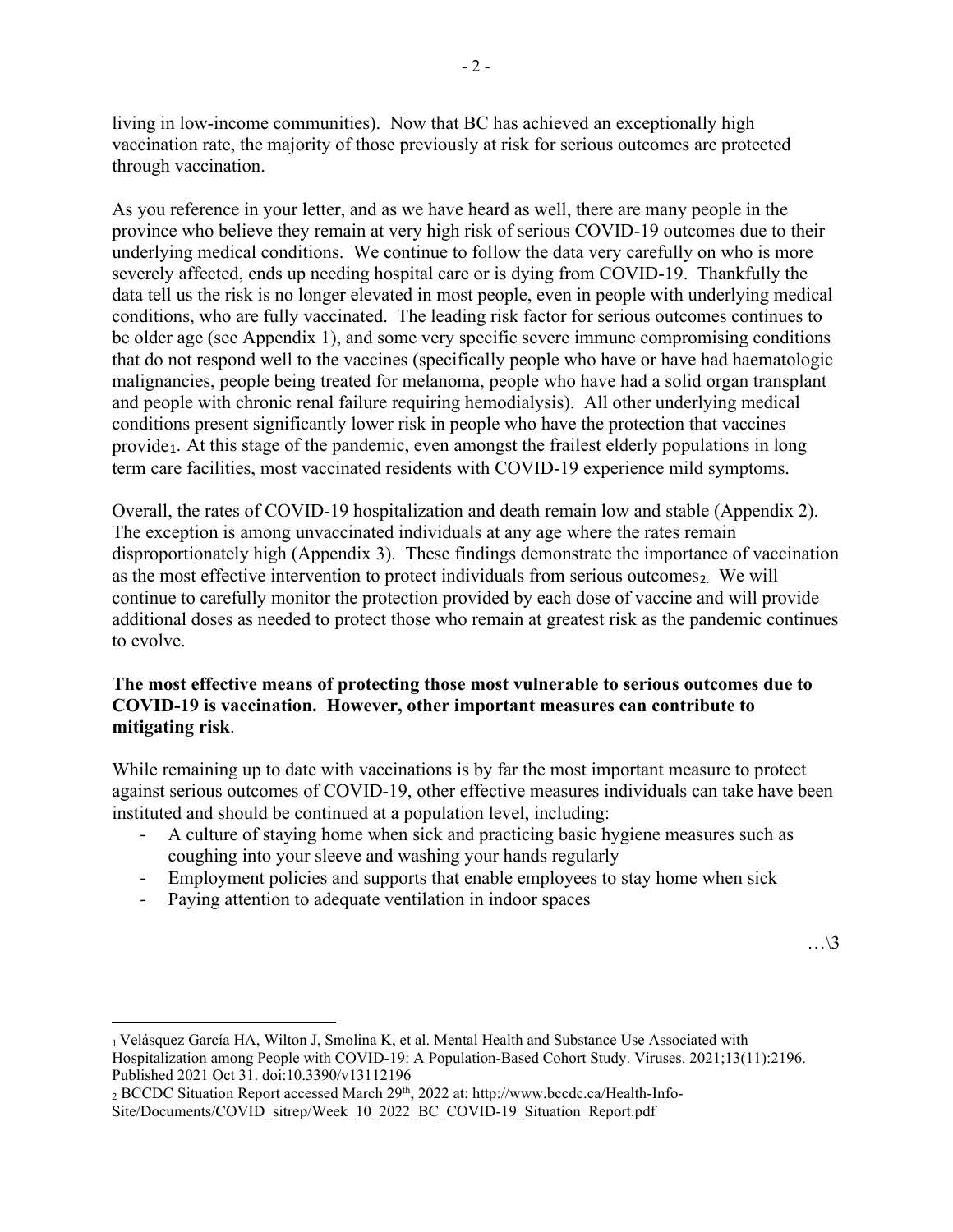For people who are more vulnerable to serious outcomes from COVID-19 due to age, being unvaccinated, or having very specific immune compromising conditions (see Appendix 4.) the following measures may further mitigate risk, although to a lesser degree than vaccination:

- Seeking COVID-19 testing at the onset of symptoms, and notifying their healthcare practitioner if they have a positive test to determine whether they are eligible for treatment
- Asking family members and loved ones to stay away when they're feeling unwell until their symptoms have fully resolved
- Making the choice to wear a good quality mask in crowded indoor spaces where prolonged contact with others is anticipated.

Today, the vast majority of British Columbians are protected against serious illness through immunization, and those who cannot be immunized, mostly children under five, continue to be at very low risk of serious illness. The virus itself has also changed. As the SARS-CoV-2 virus has evolved to become more transmissible, we anticipate that virtually everyone will have the potential to be exposed. We also know that people are most commonly exposed in their homes or in social settings where masks are not generally worn. In this scenario, a legal requirement to wear a mask in public settings is likely to have little additional benefit.

# **Principles of best practice, public health policy and public health ethics guide decisionmaking for both imposing and repealing legally enforceable Public Health Orders, including the** *Face Coverings Order***.**

Throughout the pandemic our common goals have been to minimize, to the extent possible, pandemic related morbidity (sickness) and mortality (death), to protect those most vulnerable to infection, and to minimize the adverse societal impacts on populations and individuals resulting from the pandemic and our response to it. These shared goals require continual review and adjustment as we progress through the pandemic phases.

We aim to achieve these goals through good public health policy, which means implementing restrictions that are the least intrusive available, based on scientific evidence, neither arbitrary nor discriminatory in application, of limited duration, respectful of human dignity and subject to review. In making the decision to lift the *Face Coverings* Order in British Columbia we carefully and cautiously considered all these factors.

Once a respiratory virus has become established in the population, as is the case with COVID-19, the public health goal is to reduce the harms associated with exposure. Effective means of reducing harms include vaccination, treatment, and the use of infection control measures in settings where people most at risk of severe illness live or receive care.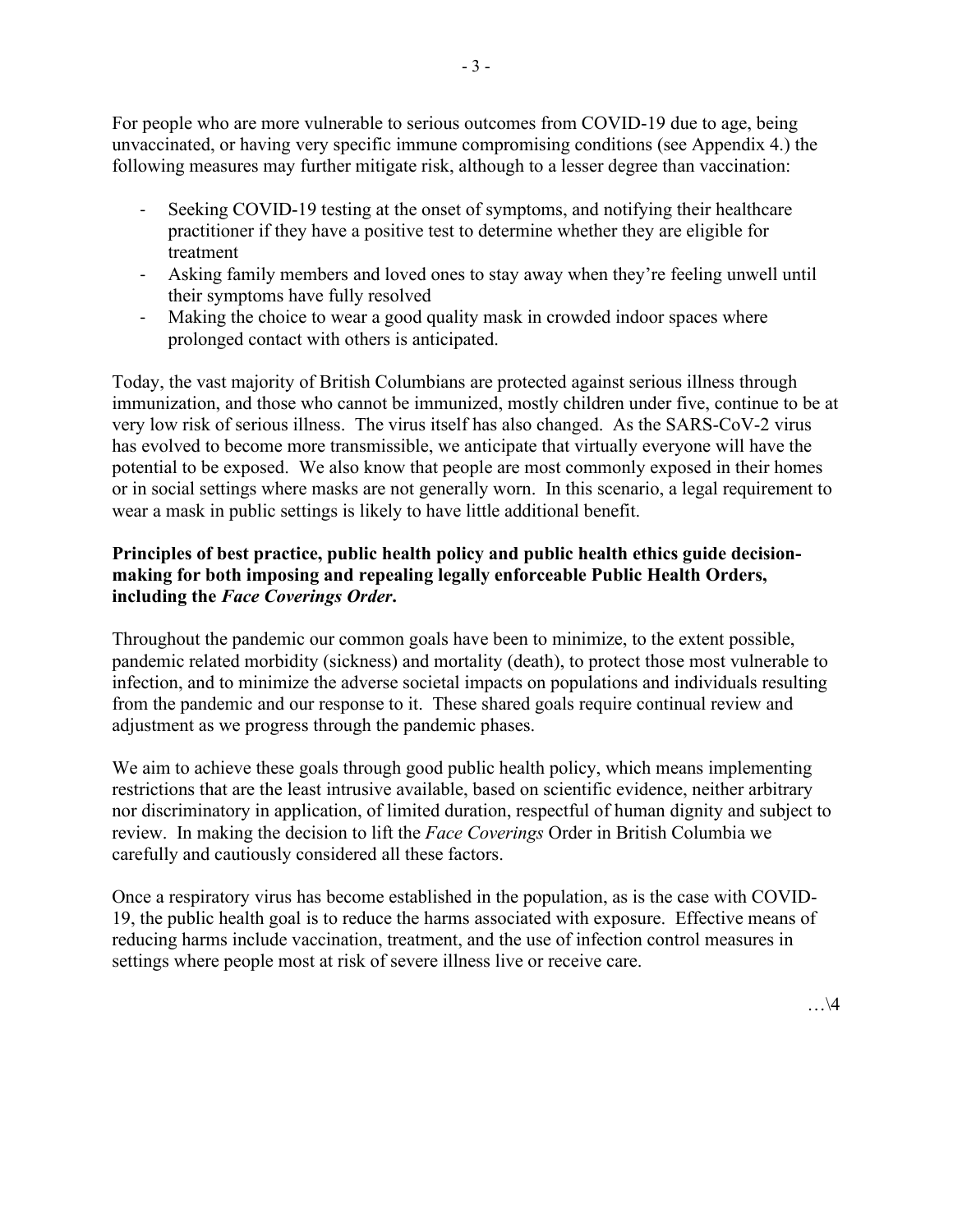Any enforceable mandate at a population level is by definition, intrusive and that is why I take these measures considering carefully the balancing of risk and benefit. While mask requirements are certainly less burdensome than many other public health restrictions, they are still associated with some burdens and inequities, which means the order requiring their use still needs to be constantly reviewed for harms vs benefits. While harms are likely to be limited for short-term requirements, extending legally enforceable Orders to wear masks, with no clearly achievable threshold for removal, increases those burdens. While many people only needed to wear a mask for limited periods when in public spaces, school-aged children, post-secondary students and those working in service occupations have been required to wear them throughout their school or work day. It is important to note that these same groups experienced some of the greatest impact from other public health measures, such as loss of employment, educational disruption, and restriction of social interactions that are critical for healthy development during childhood and youth. These same individuals are also at lowest risk of serious outcomes from COVID-19. In addition, mandates come with enforcement, which brings consequences for non-compliance. Enforcing a mandate that is now of minimal population level benefit, even if it still benefits some individuals in some instances, can also result in social disruption, relationship fractures and stigmatization.

According to the *Public Health Act*, as well as public health ethical principles, an Order such as the requirement to wear a mask in indoor public places may be made *temporarily* when an Order is necessary to protect greater public health. Now we have entered a time when safe and effective vaccines have been developed and distributed and we have achieved very high population immunity. Treatments are available for those who remain at higher risk of serious illness. Safety plans that address risk and include, as appropriate, the use of barriers and ventilation remain in place in indoor public settings. Apart from variant specific vaccines, no further interventions are anticipated and there is no indication that temporizing measures, such as legally enforceable Orders to wear masks in public settings, will be of further benefit. Indefinite restrictions bring social, psychological, and economic harm, as well as competing health risks. It was in carefully considering all these factors that I made the decision that this was the appropriate time to repeal the *Face Coverings* Order. Knowing that this would increase concerns and anxieties for some, I gave notice of the timing in February and detailed the conditions that would allow for the Order to be repealed in early March.

However, I must be clear: just because the legally enforceable Order is being repealed, this does not mean that people cannot or should not wear masks in certain situations. From now on, people are encouraged to assess their own risk and decide what measures they feel they need to take to protect themselves or feel comfortable. Wearing a mask in those higher risk indoor public spaces is still encouraged depending on your own comfort level and risk, and I have been clear that others should respect peoples' decisions to wear or not wear masks now that the *Face Coverings* Order is no longer required by law. We are in a time of transition, and it is as important as ever to support and respect each other with kindness, just as people in British Columbia have been doing throughout this pandemic.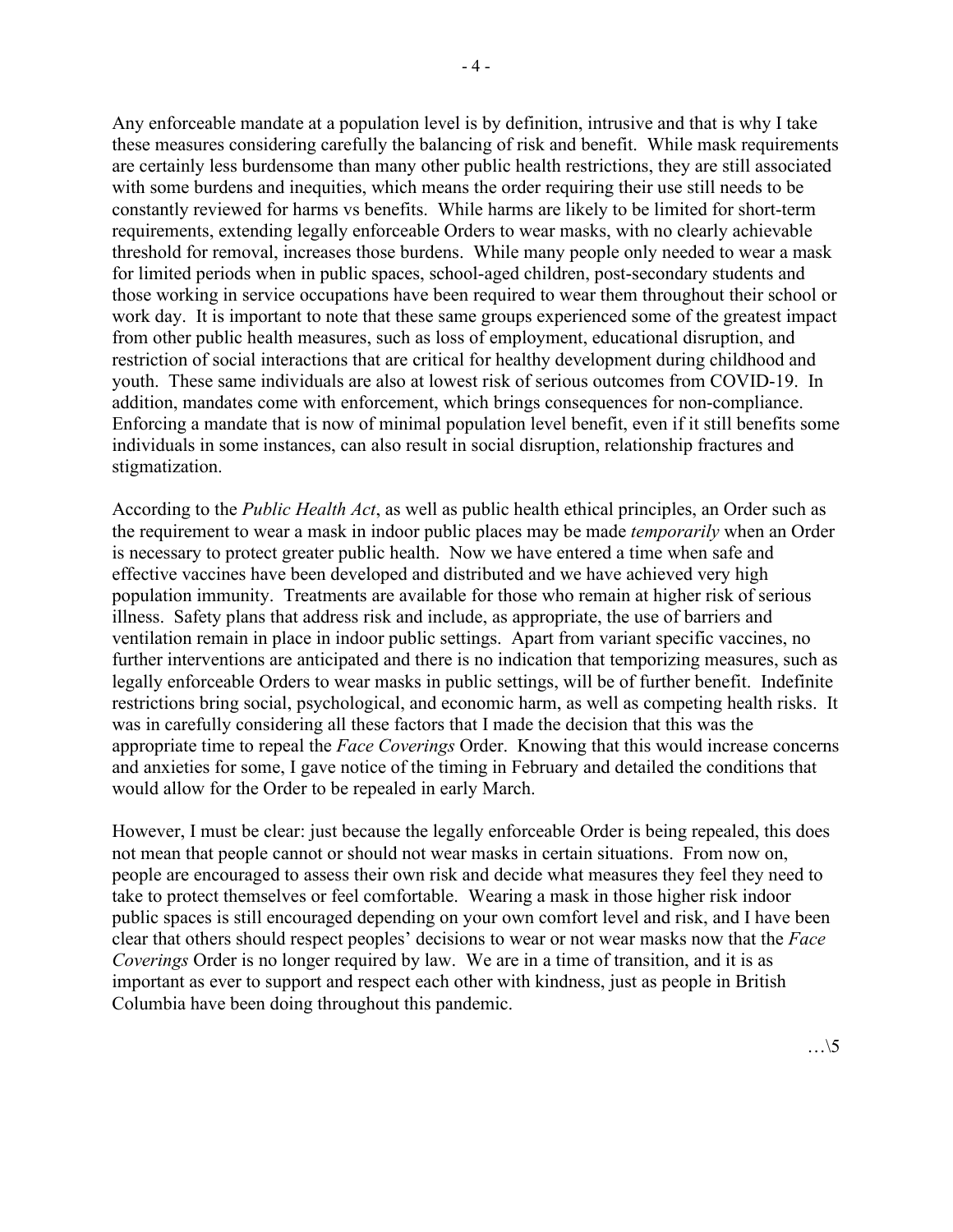The balance of considerations for public health restrictions—that they be necessary, least intrusive, based on scientific evidence, neither arbitrary nor discriminatory in application, of limited duration, respectful of human dignity and subject to review—lead me to conclude that extension of a legally enforceable Order is not justified in British Columbia at this time. As we have always done, we will continue to monitor the pandemic around the globe and in BC and should conditions change, we will adapt our response and the measures in place as needed to protect public health.

Sincerely,

Bonnie Henry

OBC, MD, MPH, FRCPC Provincial Health Officer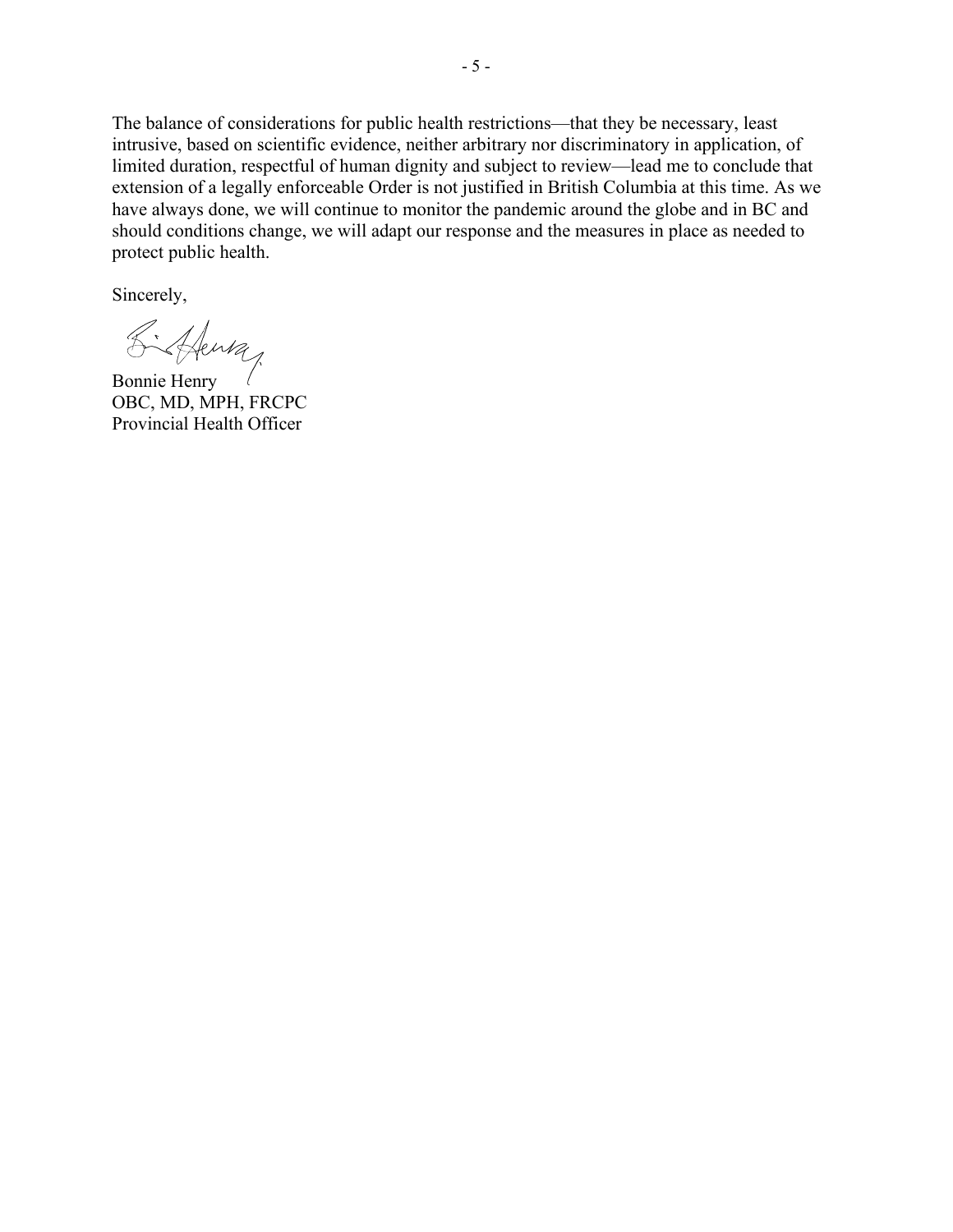#### **Appendix 1.**

Figure 1. Multivariable model for factors associated with COVID-19 related hospitalization in British Columbia.

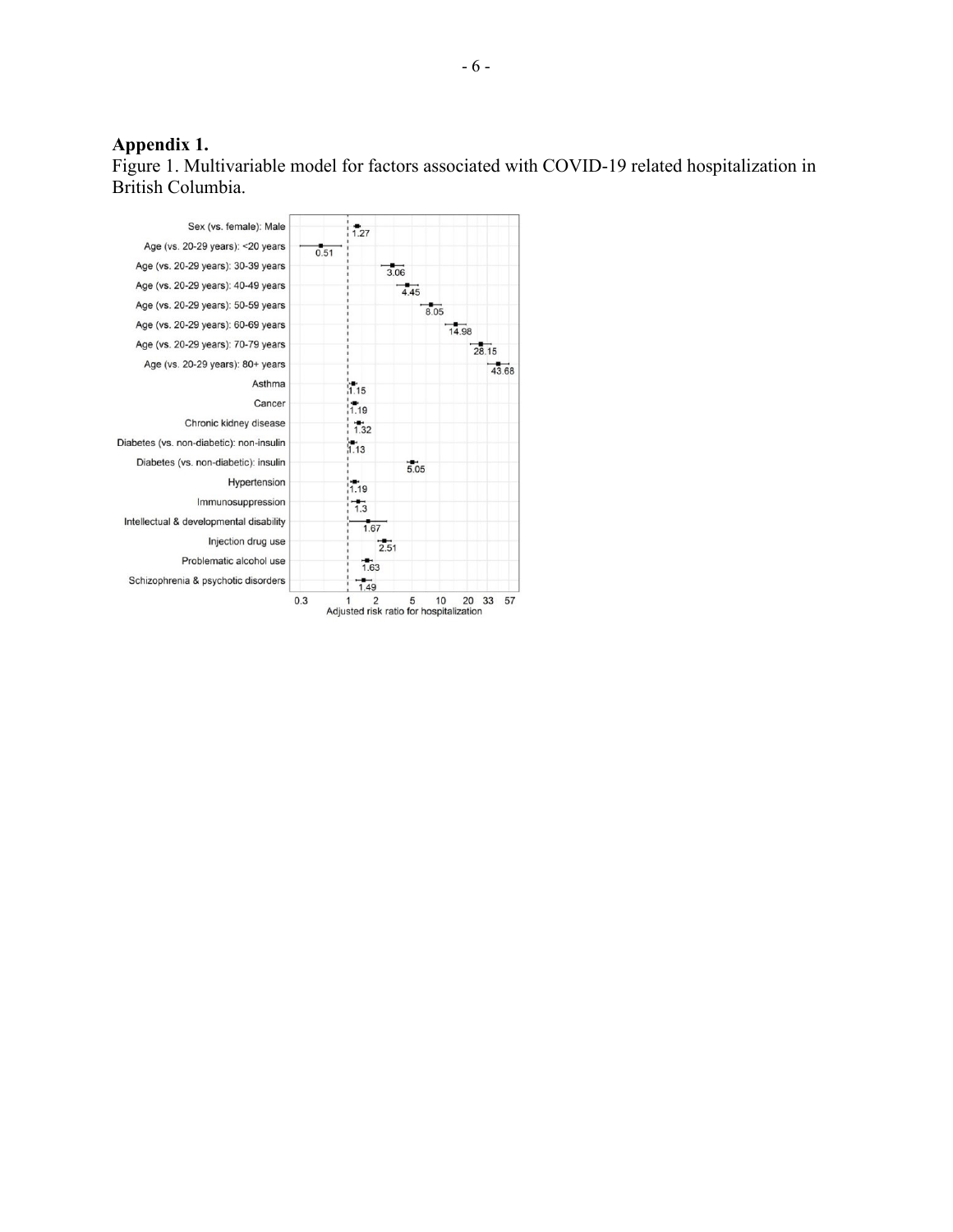#### **Appendix 2.**

Figure 2. Weekly COVID-19 hospital admissions and deaths by age groups, BC, Sept 13, 2020 – Mar 1, 2022.



b. Data source: Health Authority case line lists only. Data may be incomplete and subject to change.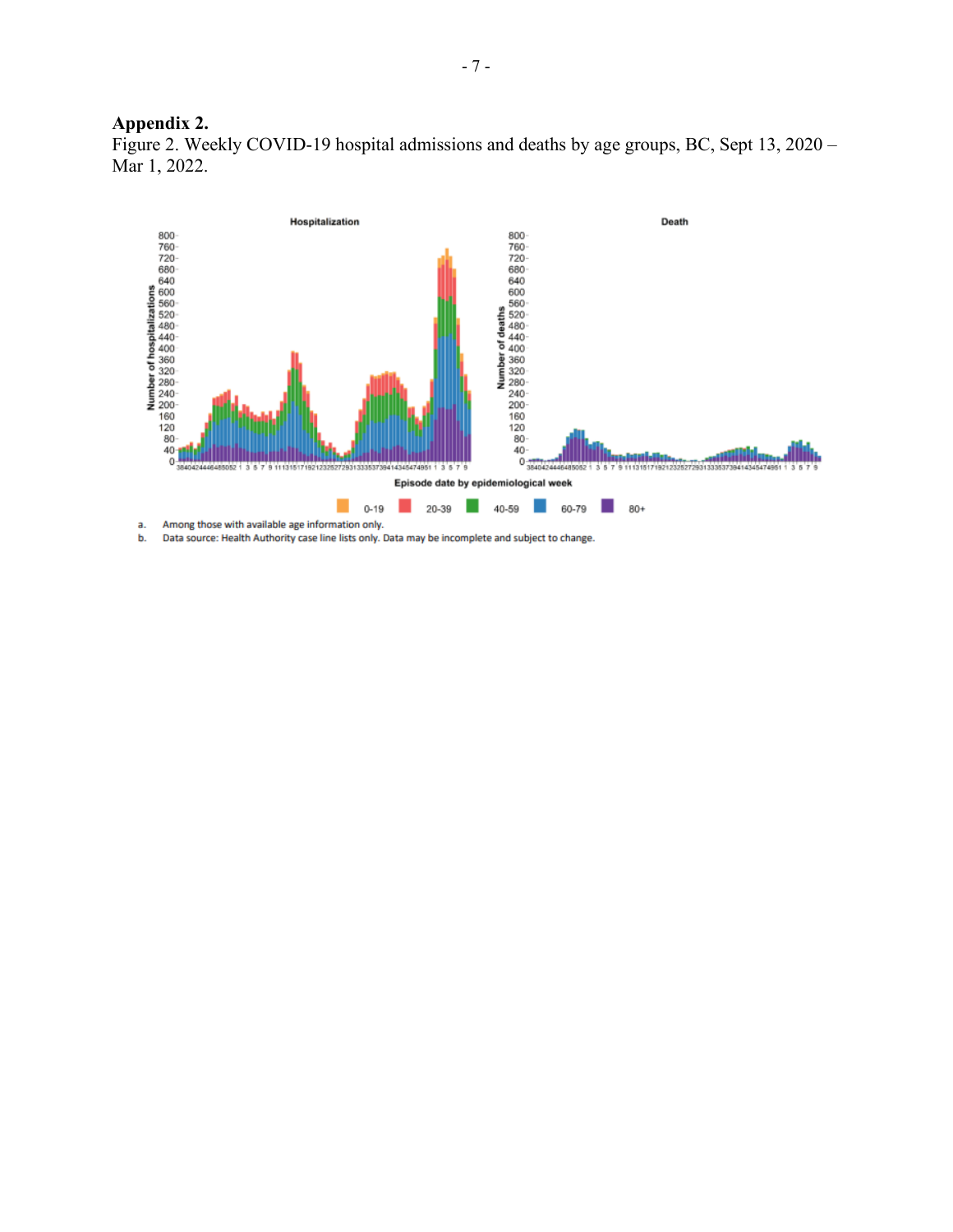**Appendix 3.** Accessed March 29<sup>th</sup>, 2022 at https://news.gov.bc.ca/files/14.01.22\_Covid19Modelling.pdf

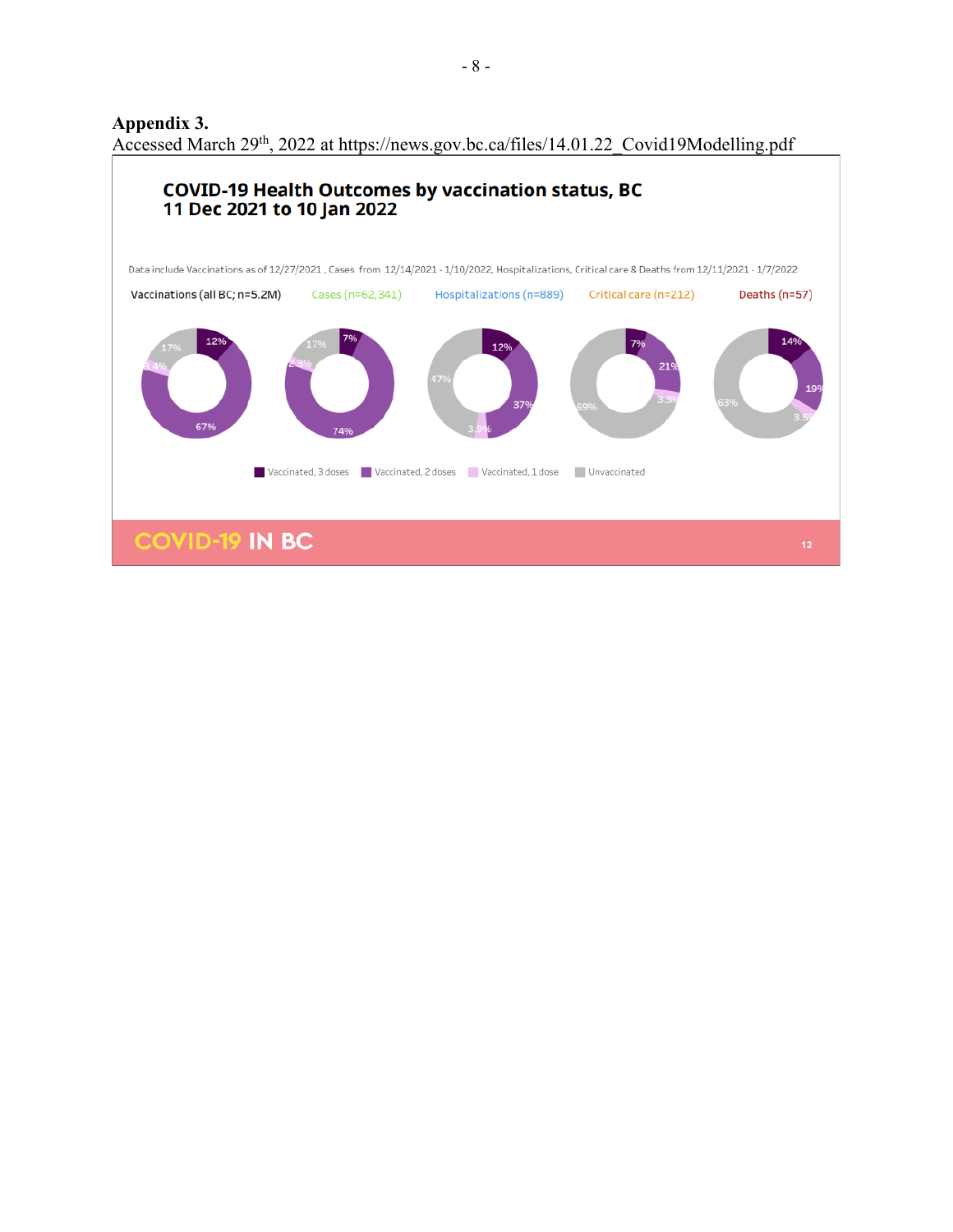# **Appendix 4.**

Conditions of moderate to severe immunocompromise Accessed March 29<sup>th</sup>, 2022: https://www2.gov.bc.ca/gov/content/covid-19/vaccine/register

## **Have had a solid-organ transplant and are taking immunosuppressive therapy:**

• Have had a solid organ transplant. May include a heart, lung, liver, kidney, pancreas or islet cells, bowel or combination organ transplant

## **Are on active treatment for solid tumour or hematologic malignancies (like myeloma or leukemia):**

- Since January 2020 have received an anti-CD20 drug for a malignant condition
- Since March 2020, have received or are receiving systemic therapy (including chemotherapy, molecular therapy, immunotherapy, targeted therapies including CAR-T, monoclonal antibodies, hormonal therapy for cancer). This includes solid tumours as well as hematologic cancers within this time period
- Since October 2020, have received or are receiving radiation therapy for cancer

#### **Have had a hematopoietic stem cell transplant:**

• Since September 2019, have had bone marrow or stem cell transplant or are still taking immunosuppressant medications related to transplant

#### **Have moderate to severe primary immunodeficiency:**

- Have combined immune deficiencies affecting T-cells, immune dysregulation (particularly familial hemophagocytic lymphohistiocytosis) or those with type 1 interferon defects (caused by a genetic primary immunodeficiency disorder or secondary to anti-interferon autoantibodies)
- Have a moderate to severe primary immunodeficiency which has been diagnosed by an adult or pediatric immunologist and requires ongoing immunoglobulin replacement therapy (IVIG or SCIG) or the primary immunodeficiency has a confirmed genetic cause (e.g. DiGeorge syndrome, Wiskott-Aldrich syndrome)

**Prior AIDS defining illness or prior CD4 count ≤ 200/mm3 or prior CD4 fraction ≤ 15% or any detectable plasma viral load since January 2021 or HIV infection and ≥ 65 years old or perinatally acquired HIV infection.**

**Are on active treatment with the following categories of immunosuppressive therapies:**

- Since January 2020, been treated with anti-CD20 agents: rituximab, ocrelizumab, ofatumumab, obinutuzumab, ibritumomab, tositumomab
- Since January 2020, been treated with B-cell depleting agents: epratuzumab, MEDI-551, belimumab, BR3-Fc, AMG-623, atacicept, anti-BR3, alemtuzumab
- Since December 15, 2020 been treated with biologics: abatacept, adalimumab, anakinra, benralizumab, brodalumab, canakinumab, certolizumab, dupilumab, etanercept,